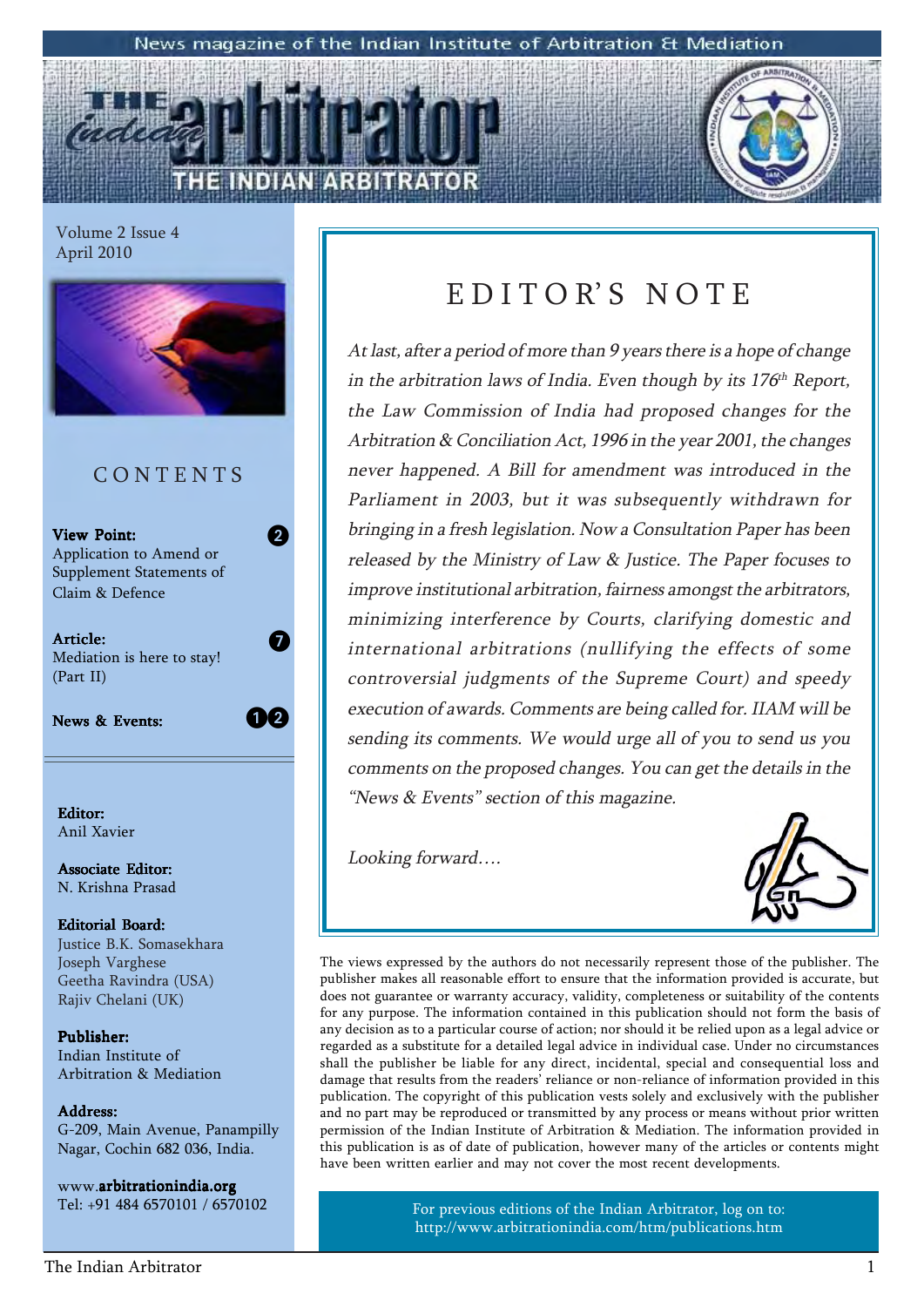#### ARTICLE - Application to Amend or Supplement Statements of Claim & Defence



### Application to Amend or Supplement Statements of Claim & Defence -Genuine Need or Delaying tactic

: ANKUR KHANDELWAL

#### INTRODUCTION

Section 23 of the Arbitration and Conciliation Act, 1996 (hereinafter referred to as 'the Act') provides for the Statements of claim and  $\rm{defence.}^{1}$   $\rm{Sub}$   $-$  section (3) of Section 23 of the Act provides for the amendment and supplementing of the statements of claim and defence (hereinafter referred collectively as 'the statements').

On a bare perusal of the section, it is clear that the arbitral tribunal has been given the discretion to allow or refuse an application for amendment or supplementing only on the ground of the delay in making such an application.

However, other factors including the interest of the party, the materiality of the amendment or supplementing cannot be ignored. In absence of any

It is clear that the arbitral tribunal has been given the discretion to allow or refuse an application for amendment or supplementing only on the ground of the delay in making such an application. However, other factors including the interest of the party, the materiality of the amendment or supplementing cannot be ignored.

explicit mention of other factors, the questions whether they should be considered and if considered, to what extent they should be taken into account are open and the law on the point remains unclear.

It is common ground that the Act has adopted the UNCITRAL Model Law on International Commercial Arbitration<sup>2</sup> and Section 23 mirrors Article 23 of the UNCITRAL Model Law on International Commercial Arbitration (hereinafter referred to as 'UNCITRAL Model Law').

#### POSITION UNDER THE UNCITRAL MODEL LAW

Under the UNCITRAL Arbitration Rules,3 Article 20 dealt with

amendment or supplementing of statements of claim and defence.4 Under this provision, three grounds, for the exercise of discretion by the tribunal, were explicitly

#### (Footnotes)

 $^1$  Section 23 of the Act reads as, "Statements of claim and defence.- (1) Within the period of time agreed upon by the parties or determined by the arbitral tribunal, the claimant shall state the facts supporting his claim, the points at issue and the relief or remedy sought, and the respondent shall state his defence in respect of these particulars, unless the parties have otherwise agreed as to the required elements of those statements. (2) The parties may submit with their statements all documents they consider to be relevant or may add a reference to the documents or other evidence they will submit. (3) Unless otherwise agreed by the parties, either party may amend or supplement his claim or defence during the course of the arbitral proceedings, unless the arbitral tribunal considers it inappropriate to allow the amendment or supplement having regard to the delay in making it." 2 Rodemadan India Limited v. International Trade Expo Center Limited,AIR 2006 SC 3456

3 General Assembly Resolution 31/98, Adopted by on 15 DECEMBER 1976, available at http://www.uncitral.org/pdf/english/ texts/arbitration/arb-rules/arb-rules.pdf (last visited March 20, 2010)

<sup>4</sup> Article 20 of UNCITRAL Arbitration Rules reads as, "During the course of the arbitral proceedings either party may amend or supplement his claim or defence unless the arbitral tribunal considers it inappropriate to allow such amendment having regard to the delay in making it or prejudice to the other party or any other circumstances. However, a claim may not be amended in such a manner that the amended claim falls outside the scope of the arbitration clause or separate arbitration agreement."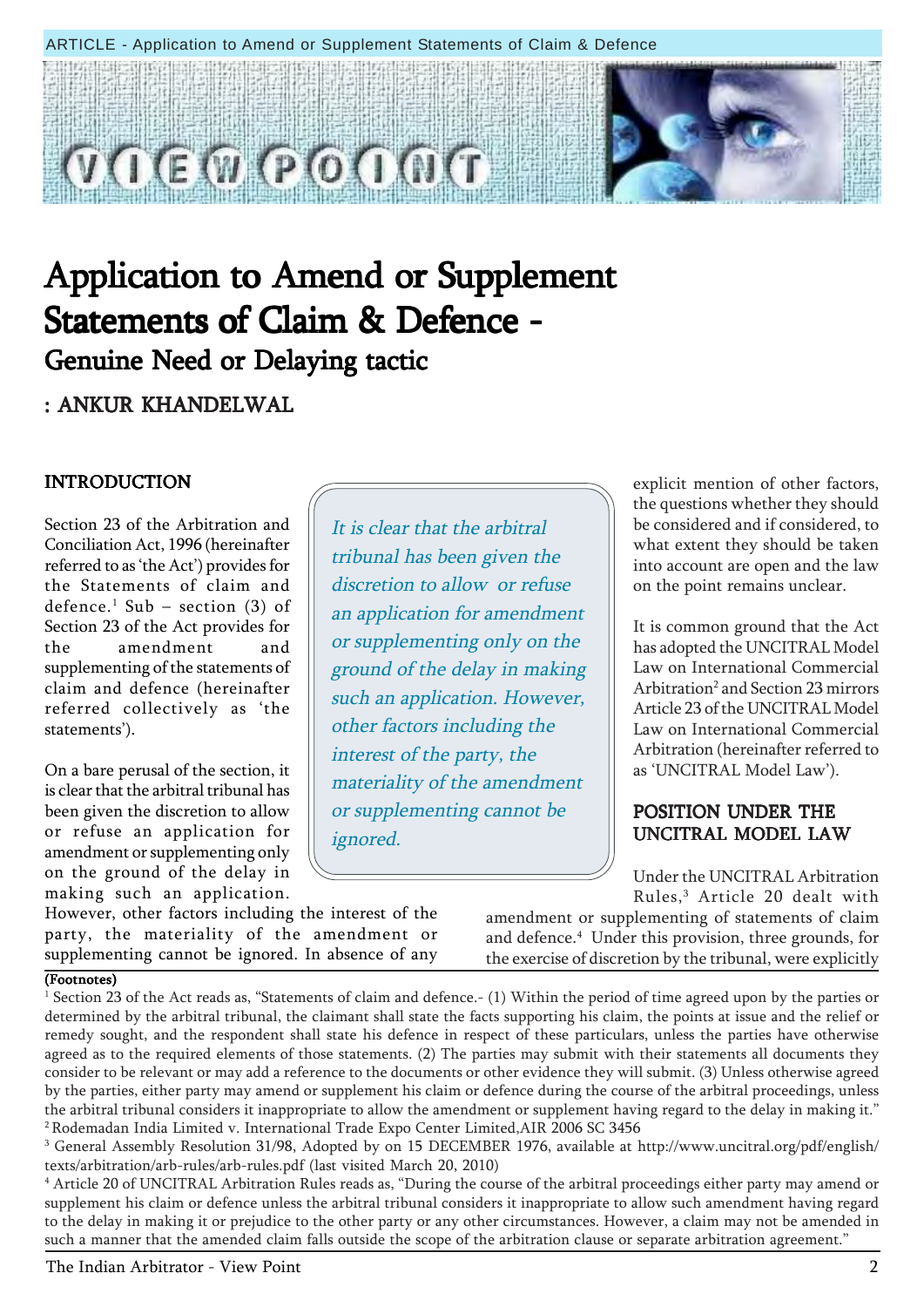mentioned including, the delay in making it, the prejudice caused to the other party or any other circumstances. Thus it is clear that the scope of the discretion given to the tribunal was much wider than Section 23(3) of the Act and the UNCITRAL Model Law.

While the UNCITRAL Model law was being framed, different views were expressed as to the power of the arbitral tribunal to allow an amendment of a statement of claim or defence. Under one view, the parties should not be prevented from amending their statements of claim or defence since any limitation on that would be contrary to their right to present their case. Under this view, a full stop should be placed after the words, "arbitral proceedings". Recognizing that a late amendment might cause delay in the proceedings, it was suggested that the appropriate way of dealing with the

problem was by apportioning the costs of the proceedings or by deciding on the issues presented in good time in partial award.

Under the prevailing view, the tribunal should have the power not to allow amendments. Any other circumstances were considered as too vague and should be replaced by any other relevant circumstances. Another view was deletion of ëprejudice to the other party." This view was based on the fact that the meaning and scope of 'prejudice' was not clear.5

The Commission adopted the latter view and decided to delete the words "or prejudice to the other party or any other circumstances." Thus the discretionary power of the tribunal was restricted substantially and was granted only to consider the delay in making the application for amendment or supplementing of the statements.

#### REQUIREMENTS UNDER SECTION 23(3) OF THE ACT

Since Section 23 has adopted Article 23 of the UNCITRAL Model Law, it can be said that as far as the

explicit wording of the section and its literal interpretation<sup>6</sup> are concerned, the discretionary power of the tribunal has been limited to the extent of examining only the question of delay in making the application for amendment or supplementing.

However, there are other factors that the tribunal may consider and other grounds on which it may refuse such an application. These factors and grounds have been implicit in the Section and have developed over years through case-law. There have been different views, including predominantly the liberal view and the restrictive view, as to the various interpretations that are given to the Section.

#### LIBERAL VIEW

Under the prevailing view, the tribunal should have the power not to allow amendments. Any

other circumstances were

considered as too vague and

other relevant circumstances.

should be replaced by any

The liberal view is in favour of allowing amendment and supplementing of statements in a less restrictive manner and maintains that if a party fails to raise any objection to an amendment or supplement enlarging the scope of the arbitration agreement and proceeds with the arbitration that party may be said to have agreed to such enlargement. This construction has been based in view of Sections  $4^7$  and  $16.^8$  In absence of malafides the arbitral tribunal should not lightly disallow the amendment or supplement. In

the absence of malafides or injury to the opponent, which cannot be compensated in terms of costs, amendment or supplement should be allowed. The arbitral tribunal must of course see whether the amendment or supplement is necessary for determining the controversy.9

Where after statements of claims and defence were submitted and at the time the parties met for the first time before the arbitrator, one of the parties desired an amendment to add a new point, it was held that the arbitrator had the discretion to allow such an amendment $10$ 

#### (Footnotes)

<sup>5</sup> P.C Markanda, Law Relating to Arbitration and Conciliation, Seventh Edn., (Nagpur: Lexis Nexis, 2009) p. 525.

<sup>6</sup> See for eg. Fisher v Bell (1960) 3 All ER 731

 $^7$  Section 4 reads as, "Waiver of right to object.- A party who knows that-(a) any provision of this Part from which the parties may derogate, or (b) any requirement under the arbitration agreement has not been complied with and yet proceeds with the arbitration without stating his objection to such non-compliance without undue delay or, if a time limit is provided for stating that objection, within that period of time, shall be deemed to have waived his right to so object."

<sup>8</sup> Section 16 of the Act provides for Competence of arbitral tribunal to rule on its jurisdiction

<sup>9</sup> V.A. Mohta, Anoop & V. Mohta, Arbitration, Conciliation and Mediation, (Noida: Manupatra, 2008), p. 270.

<sup>&</sup>lt;sup>10</sup> Re Crighton & Law Car and General Insurance Corp. (1910) 2 K.B. 738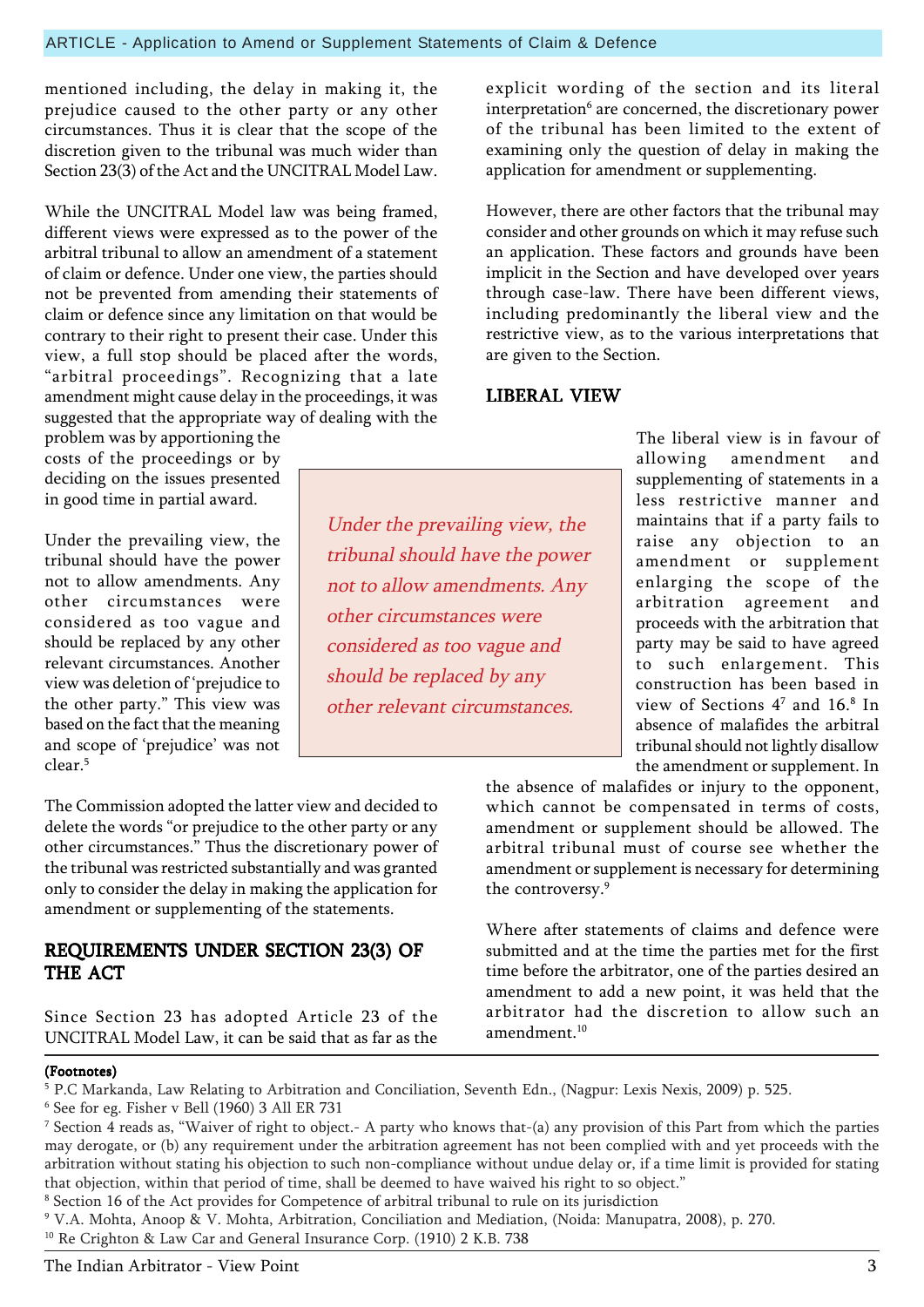In another case, the petitioner submitted his claim statement before the arbitrator and thereafter he noticed some mistakes in claim statement. It was held that the arbitrator has the power to allow a part to make corrections of apparent errors in statement of claim as well as in affidavit. $11$ 

Where the objecting party had suffered no prejudice by amendment of an issue and the parties well knew the amended claim and have contested the case before the arbitrator on that footing, the contention of the objector that by amending the issue behind his back, the arbitrator was guilty of misconduct, was considered to be of no force. $12$ 

The narrow view holds that, in general, bonafide amendments should be allowed freely, unless the arbitrator is satisfied beyond doubt that the amendment is not bonafide (eg. designed to secure delay being the predominant, if not the only, ground.) and that the adjournment must inevitably seriously prejudice the other party in some way which cannot be met an award of costs thrown away, or in appropriate cases by award of interest on any eventual sum awarded.<sup>13</sup> In this regard, the liberal view takes support from the observation of Bowen L.J., "there is one panacea which heals every sore in litigation, and that is costs. I have very seldom, if ever been, unfortunate enough to come across an instance where a person has made a mistake in his pleadings which has put the other side to such a disadvantage as that it cannot be cured by the application of that healing machine. $14$ 

This view also argues that the discretion given to the arbitrator should be exercised to allow applications rather than to refuse them. Where it was agreed between the parties that all points in dispute in reference to a contract for the sale and purchase of a certain property should be referred to arbitrator, it was held that the arbitrator had the widest powers of allowing amendments in order that the parties might raise points not disclosed in the documents produced before him, and to allow evidence to be given before him to entitle one of the parties to claim a rescission of the contract.15

#### RESTRICTIVE VIEW

This view is based on the argument that if amendments are allowed, the parties may amend their written submissions anytime in the course of the reference. Another basis of this view can be seen in the argument that amendment of written submissions is more restricted in the arbitration context than in Court proceedings, in that it is subject to the further constraint that the proposed amendment cannot, without agreements from both parties and the tribunal, extend the issue beyond the scope of what has been submitted to arbitration in that reference. In other words, the tribunal's jurisdiction is defined by the issues that have been referred to arbitration and the jurisdiction cannot be enlarged by subsequent amendment of the parties' written submissions without the agreement of both parties and the tribunal. Conversely, the scope of the issues that fall within the reference to arbitrator is not narrowed by the parties, written submissions so as to preclude subsequent amendment within fall within the reference to arbitration <sup>16</sup>

Amendments should be refused only when the other party cannot be placed in the same position as if the pleadings had been originally correct, and the amendment would also cause him an injury which cannot be compensated in costs.<sup>17</sup>

It must always be borne in mind that the arbitrator has no power to allow an amendment, the effect of which would be to alter the terms of the submissions under which his power arise; that is to say he cannot, without the agreement of the parties in writing, allow a fresh dispute to be introduced as an amendment, which is not comprised in the submission.<sup>18</sup>

#### COMPARISON OF SECTION 23(3) WITH THE AMENDMENT OF PLAINT UNDER CODE OF CIVIL PROCEDURE, 1908 UNDER ORDER VI RULE 17 CODE

It has also been argued by some scholars that in dealing with amendments generally the arbitrator should follow

#### (Footnotes)

<sup>&</sup>lt;sup>11</sup> Maharasthra Industries Dev. Corp. Ltd. v. Goverdhani Const. Co. AIR 2008 NOC 1678 (Bom) (DB)

<sup>&</sup>lt;sup>12</sup> Madanlal Roshanlal Mahajan v. Hukumchand Mills Ltd. AIR 1967 SC 1030; Jayashree Patnaik v. Urban Cooperative Bank, Bhubaneshwar 2003 (2) Arb. LR 294 (Orissa  $-$  DB).

<sup>&</sup>lt;sup>13</sup> Hudson's Building and Engineering Contracts, 11<sup>th</sup> Edn., Vol. 2, p. 1682; Jayashree Patnaik v. Urban Cooperative Bank, Bhubaneshwar 2003 (2) Arb. LR 294 (Orissa  $-$  DB)

<sup>14</sup> Cropper v. Smith (1884) 26 Ch. D. 700

<sup>&</sup>lt;sup>15</sup> Edward Llyod v. Sturgeon Fulls Pulp Co. Ltd. (1900) 85 L.T. 162.

<sup>&</sup>lt;sup>16</sup> Alan Redfern, Martin Hunter, Law and Practice of International Commercial Arbitration, 21<sup>st</sup> ed. (London : Sweet & Maxwell, 2004) p. 216

<sup>&</sup>lt;sup>17</sup> Pirgonda Hongonda Patil v. Kalgonda Shigonda Patil, AIR 1957 SC 363

<sup>&</sup>lt;sup>18</sup> Wilson v. Conde d'Eu Ry. (1887) 51 J.P. 230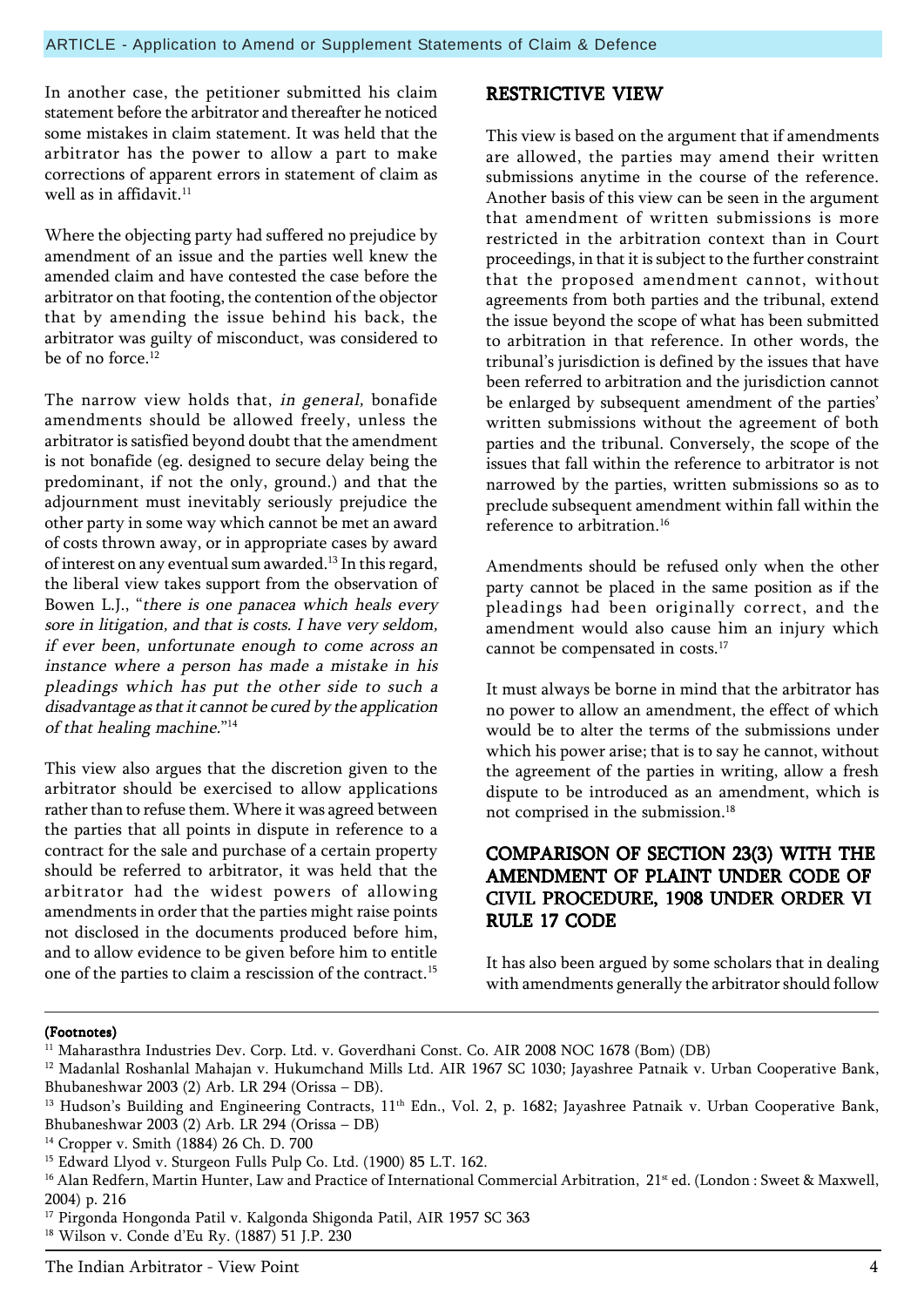the procedure adopted by the courts.19 However, the tenacity and strength of the argument can be tested by comparing the requirements of Section 23 with the requirements of the relevant provision under the Code of Civil Procedure, 1908. Under the Code of Civil Procedure, Order 6, Rule 1720 provides for Amendment of Pleadings.

On a bare perusal of the two provisions mentioned above, it is clear that there is a fundamental difference between the requirements there under. This fundamental difference is that of the ground of 'delay' under the Act. Further, the Supreme Court in Andhra Bank v. ABN Amro Bank N.V. and Ors.<sup>21</sup>, in relation to amendment of plaint under CPC, held that "it is well settled that delay is no ground for refusal of prayer for amendment and that delay in filing the application for amendment of the written statement cannot stand in the way of allowing the prayer for amendment of the written statement." Regarding the amendment or supplementing of written submissions under CPC, the Courts have been of the opinion that a delay in making an application may be ground for genuineness of the acknowledgement, but not good ground for refusing the application.<sup>22</sup>

However, in light of the specific statutory condition of 'delay' under the Act, delay cannot be accepted in an arbitration proceeding, however, the conclusion that "delay in making an application may be ground for genuineness of the acknowledgement" would apply to arbitration proceeding as well and in fact this presumption would be stronger in an arbitration proceeding owing to the above mentioned statutory condition.

The Supreme Court in Revajeetu Builders and Developers Vs. Narayanaswamy and Sons and Ors.<sup>23</sup> laid down various factors to be looked into, to decide on an application to amend or supplement the submissions under the CPC:

(1) Whether the amendment sought is imperative for proper and effective adjudication of the case?

(2) Whether the application for amendment is bona fide or mala fide?

(3) The amendment should not cause such prejudice to the other side which cannot be compensated adequately in terms of money;

(4) Refusing amendment would in fact lead to injustice or lead to multiple litigation;

(5) Whether the proposed amendment constitutionally or fundamentally changes the nature and character of the case? and

(6) As a general rule, the court should decline amendments if a fresh suit on the amended claims would be barred by limitation on the date of application.

Since the Supreme Court did not incorporate delay as a factor, it can be stated that under the CPC, delay cannot be a ground for rejection of such an application.

### **CONCLUSION**

Thus it is clear that ground of delay differentiates between the Section 23 of the Act and Order VI, Rule 17 of the CPC. Further it may be stated that other factors mentioned above may be considered in an arbitration proceeding; however in arbitration proceeding the restrictive view should be adopted so that the main objective of arbitration, that is speedy disposal of disputes $24$  may be upheld.

In this regard it is important to note the following statistics, "80% applications under Rule VI Order 17 are filed with the sole objective of delaying the proceedings, whereas 15% application are filed because of lackadaisical approach in the first instance, and 5% applications are those where there is actual need of amendment. Out of 100 applications, 95 applications are allowed and only 5 (even may be less) are rejected in Courts.<sup>25</sup>

#### (Footnotes)

19 Supra n.5, p. 528

<sup>24</sup> Arun Mohan, "Justice, Courts and Delays", (New Delhi: Universal Law Publishing, 2009) 25 Supra n. 5, p. 528

<sup>&</sup>lt;sup>20</sup> Order VI Rule 17 reads as, "Amendment of Pleadings - The Court may at any stage of the proceedings allow either party to alter or amend his pleadings in such manner and on such terms as may be just, and all such amendments shall be made as may be necessary for the purpose of determining the real questions in controversy between the parties: Provided that no application for amendment shall be allowed after the trial has commenced, unless the court comes to the conclusion that in spite of due diligence, the party could not have raised the matter before the commencement of trial." <sup>21</sup> AIR 2007 SC 2511

<sup>&</sup>lt;sup>22</sup> Kishan Lal v. Ram Chandra, AIR 1933 All 374; Ahmed Abdul v. HK Sehgal, AIR 1965 Bom. 32; Estralla Rubber v. Dass Estate, (2001) 8 SCC 971 (2009)10 SCC 84

<sup>&</sup>lt;sup>23</sup> Law Commission of India, 176<sup>th</sup> Report on The Arbitration and Conciliation (Amendment) Bill, 2001, available at http:// lawcommissionofindia.nic.in/arb.pdf (last visited March 15, 2010)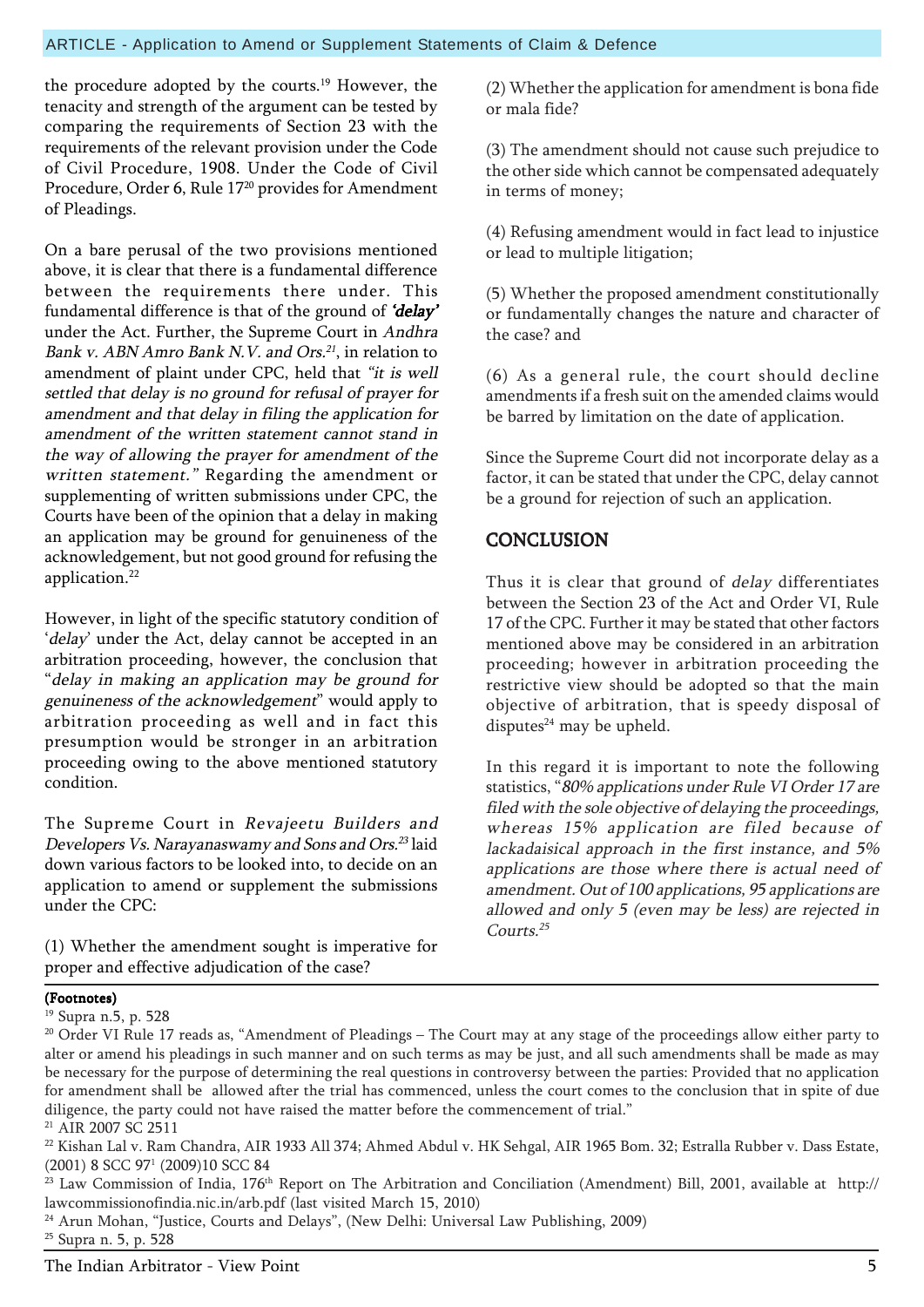#### ARTICLE - Application to Amend or Supplement Statements of Claim & Defence

These statistics relate to amendment of plaints under the CPC and thus the dilatory tactics employed in arbitration proceedings can be easily imagined. To check this tactic, the application for amending or supplementing of the statements may be allowed by the arbitral tribunal if the request for such amendment/ supplementing had been made without any unreasonable delay.26

Where there is no dispute as to the validity of the arbitration agreement, it shows that the parties have consented to resolve their dispute by Arbitration,<sup>27</sup> and concomitantly time-saving resolution of dispute and thus undue amendment of the statements is in fact in contravention of the Arbitration Agreement. Further, since it is settled that the amendment or supplement must not exceed the scope of the arbitration agreement,<sup>28</sup> this point is further corroborated.

In this regard, it is also important to understand the function and importance of written Submissions in an Arbitral Proceeding. The most immediate function of the exchange of written submissions is to identify the scope of the arbitral tribunal's mandate. Another important reason is to have an adequate definition of the issues to be determined to device an appropriate procedural structure.29 By delayed amendments, this procedural structure of the arbitration proceedings would fall apart.

Section 23 deals with an early stage of arbitration proceedings which generally begin with one or more preliminary meeting<sup>30</sup> and thus the application for amendment or supplementing cannot be filed at a later stage, that is after considerable delay.

If the parties to the contract have not placed any restrictions on themselves regarding amending, supplementing of the statements and if the application for doing so is filed without unreasonable delay, then all amendments ought to be allowed which satisfy two conditions,

a) of not working injustice to the other side and

b) of being necessary for the purpose of determining the real questions between the parties.

In a plethora of judgments, the Courts have repeatedly held that only when the amendment or supplement is not prejudicial to the interest of the other party and when delay is not caused, can the application for it be accepted.31

The role of courts is also important to be understood in this regard. An application can not be made to the court to allow an amendment of pleadings if an arbitrator refuses to do so and the only power of the court to intervene in an arbitration proceeding is the statutory power contained in the Act,<sup>32</sup> and there was no inherent power found with the High Court to supervise arbitrators.33 In light of the above reasons, it may be stated that to cure arbitration of the evil of delaying tactics, the restrictive approach in allowing applications for amendment or supplementing of statements should be adopted.

(Author: Ankur Khandelwal is a fourth year student of National Law Institute University, Bhopal, India)

#### (Footnotes)

26 Supra n. 5, p. 528

27 Supra n. 16, p. 9

<sup>28</sup> R.S. Bachawat, Law of Arbitration and Conciliation,  $4<sup>th</sup>$  ed. (Nagpur: Wadhwa, 2005) p. 760

29 Supra n. 16, p. 344

31 N.S. Nayak and Sons, Heera Constructions and Rani Constructions Pvt. Ltd. v. State of Goa and Anr. 2003(3)ARBLR109(SC); New Model Industries Ltd. v. Union of India (UOI) 1999 VIAD (Delhi) 270; Madanlal Roshanlal Mahajan v. Hukumchand Mills Ltd., Indore AIR 1967 SC 1030

<sup>32</sup> Section 5 of the Act relates to judicial intervention and reads as, "Section 5 declares: "Notwithstanding anything contained in any other law for the time being in force, in matters covered by this Part (Part I), no judicial authority shall intervene except where so provided in this Part." 33 Supra n. 28, p. 763



<sup>30</sup> Supra n.9, p. 270.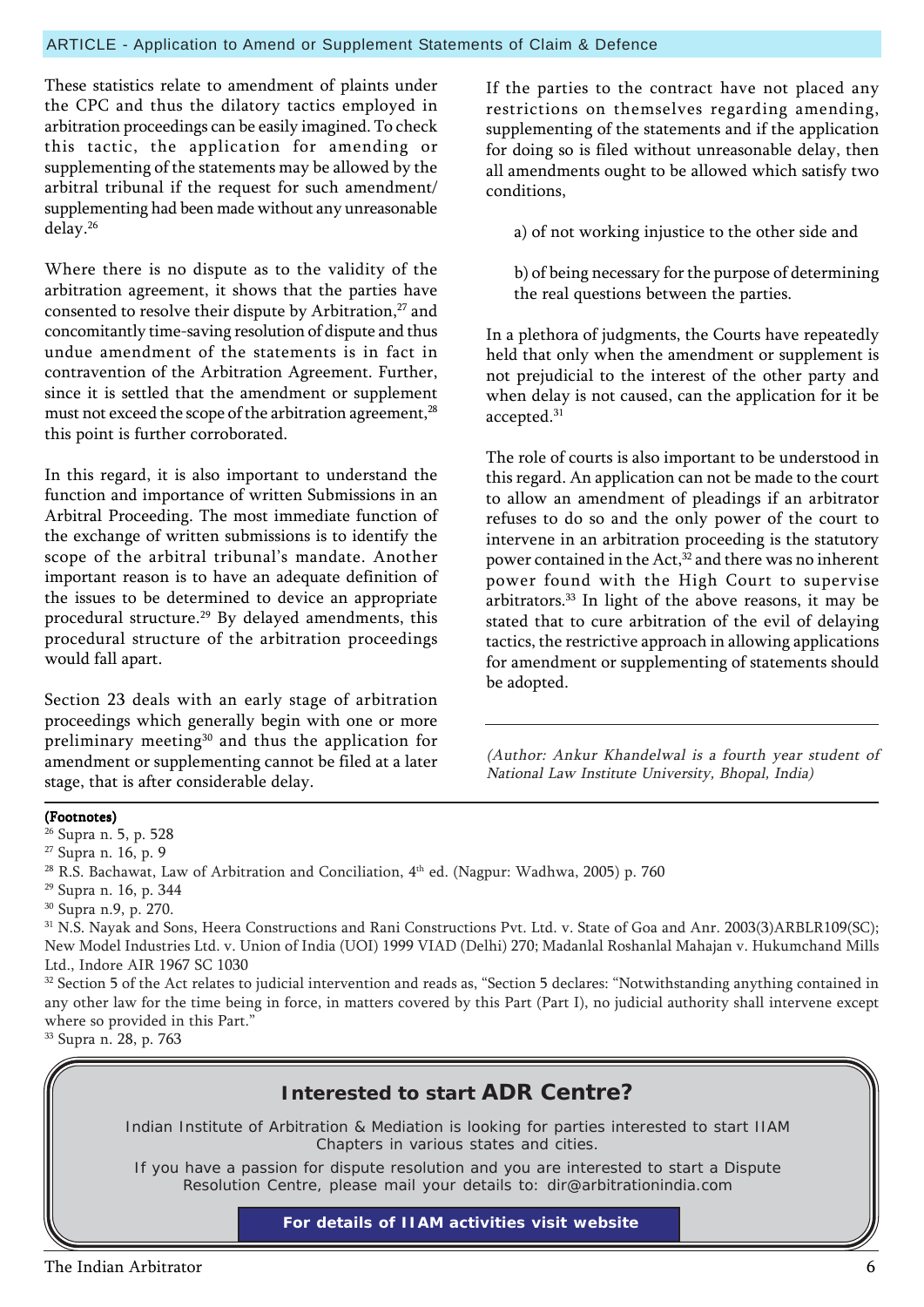

### Mediation is here to stay! - Part II : ANIL XAVIER

The legal system rarely takes the psychological or emotional factors of either party into account. Litigation is said to be cold, hard, and uncaring. Both parties are instructed not to talk to each other and neither side gets to voice their concerns. Mediation uses the psychological power of empathy to create mutual understanding between parties to address concerns, promote emotional healing, and preserve ongoing relationships.

#### TECHNIQUES OF MEDIATION:

Facilitative style of mediation: In a classic mediation, the mediator's mission is purely facilitative. The mediator does not give an opinion on the likely outcome at trial or legal issues, but only seeks to help the parties find solutions to the underlying interests or problems giving rise to the litigation. Generally, in this kind of mediation, the mediator's expertise in the process of mediation, rather than in the subject matter of the litigation, is viewed as paramount. Some mediation professionals view facilitative mediation as the preferred approach because the mediator preserves the principle of complete impartiality by not giving an assessment or prediction of the outcome of the case at trial. A facilitative mediator creates an environment in which parties work together collaboratively as problem-solvers. The mediator uses techniques that place full responsibility for resolving the dispute on the shoulders of the participants.

Evaluative style of mediation: In the evaluative approach, the mediator is more likely to give a view of the case. The mediator's opinion  $-$  including, for example, a legal and/or factual evaluation of the case, and sometimes an assessment of potential legal outcomes - is used as a settlement tool. An evaluative mediator assists the participants in breaking impasses by

contributing her views of the merits of the legal case, the consequences of failure to settle, and the benefits of particular settlement proposals. For instances, if each side has strongly conflicting views of the legal merits, the neutral might try to break the impasse by giving an evaluation of the merits of the dispute. By predicting the likely outcome in the adjudicatory forum, the neutral gives the participants a basis against which to assess the attractiveness of emerging options for settlement. If the case is not settling, the neutral might suggest how failure would impact on the interests of each party. If each side has strongly conflicting views of the benefits of a particular settlement proposal, the neutral might give an assessment of how the proposal benefits each side. The neutral might even present a proposal for adoption by the participants. This approach generally requires mediators who are experts in the subject matter of the case. Most evaluative mediators also consider the interests of the parties in attempting to facilitate a settlement.

Many mediators blend facilitation and evaluation, applying each approach in varying degrees at different times during the mediation process, depending on the needs of a given case.

There is a third model, which is also popular, called the Transformative style. In their 1994 publication, "The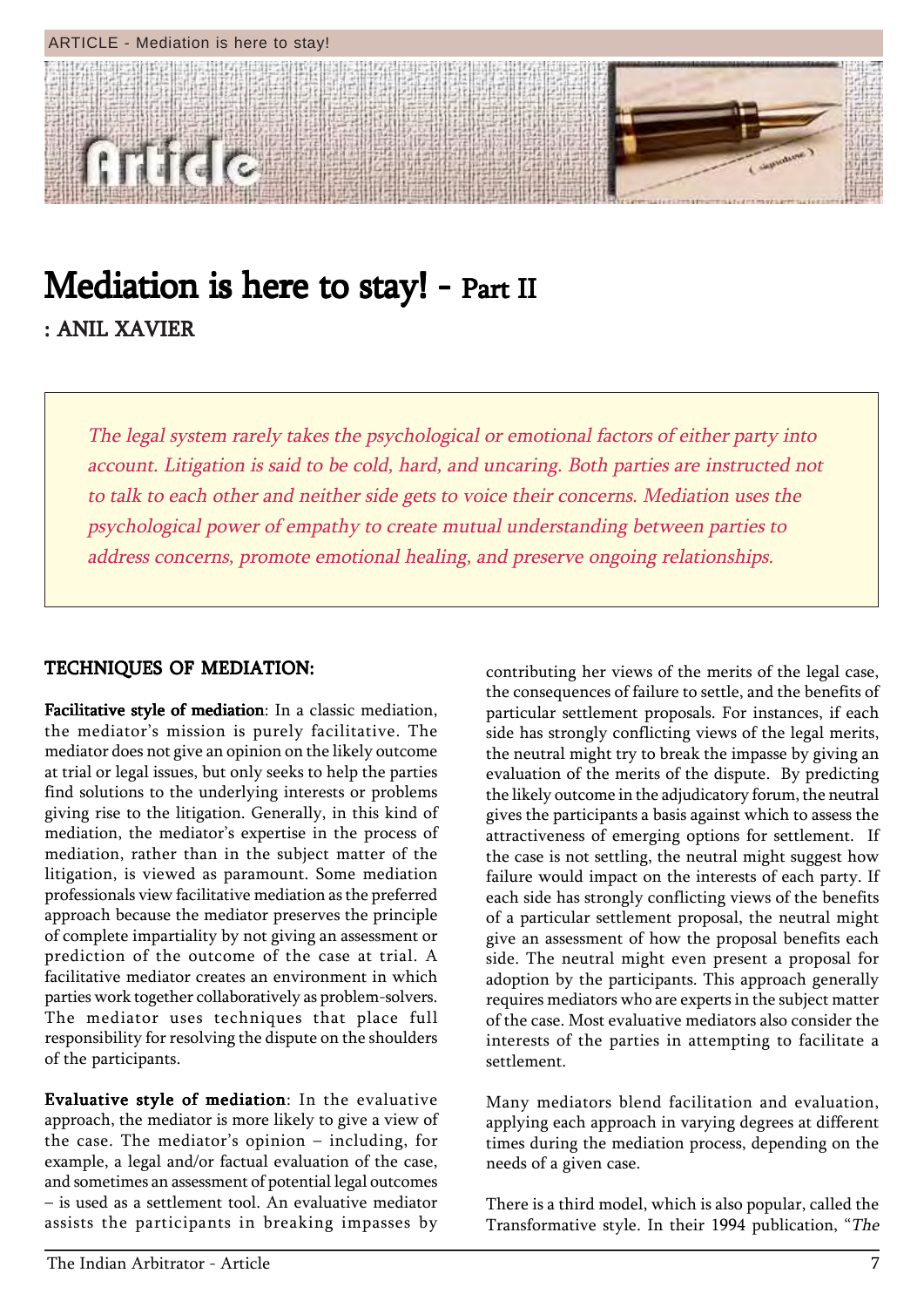#### ARTICLE - Mediation is here to stay!

Promise of Mediation<sup>"1</sup>, Robert A. Baruch Bush and Joseph Folger explicitly outlined a framework for the practice of transformative mediation. As stated earlier, problem-solving mediation is aimed at resolving specific disputes between parties and coming up with a mutually acceptable solution to the immediate, short-term problem. In problem-solving mediation, the mediator normally plays a very active role in guiding the process. Instead, Bush and Folger proposed that mediation can effect much deeper changes in people and their interpersonal relationships, beyond just remedying a short-term problem. They proposed a way of practicing mediation that seeks to address deeper levels of social

life. In the preface of their seminal work, they stated that, "mediation's greatest value lies in its potential not only to find solutions to people's problems but to change people themselves for the better, in the very midst of conflict". By employing a specific perspective on mediation practice as well as specific techniques, they believe mediation possesses the power to change how people behave not only toward their adversary in a particular conflict, but also in their day-to-day lives thereafter. Mediation, in their opinion, can transform individuals. For mediators who adhere to the framework of transformative mediation, achieving this type of long-term change is more

important than solving a specific problem between parties.

Typically, settlement-oriented mediation is not considered successful unless a settlement is reached. Transformative mediation, however, is successful if one or both parties becomes empowered to better handle their own situation or the parties better recognize the concerns and issues of the other side. Transformative mediation is a relatively new concept, though many mediators had been acting in this way for a long time, but did not have a name for their style until Bush and Folger defined transformative mediation as a concept. Because empowerment and recognition are phenomena that happen to people, the transformative approach is usually thought to be useful in interpersonal conflicts such as family conflicts, conflicts between neighbors, and conflicts between co-workers.

#### The Indian Arbitrator - Article 8

(Footnotes)

INDIAN PERSPECTIVE: INDIAN PERSPECTIVE:

History: Mediation is not something new to India. Centuries before the British arrived, India had utilized a system called the Panchayat system, whereby respected village elders assisted in resolving -community disputes. Such traditional mediation continues to be utilized even today in villages. The mediator, an expert in the process of dispute resolution, controls the proceedings, much like a tribal chief serving in the role of peace-maker. But under the ancient methods if mediation failed, the same person was authorized to render a binding decision.

Mediation's greatest value lies in its potential not only to find solutions to people's problems but to change people themselves for the better, in the very midst of conflict

Another dispute resolution pro-cess, lok adalat, has received more favorable attention since its re-intro-duction in the 1980s. Originally, lok adalat was an ancient method for dispute resolution used by tribal people. The Legal Services Authority Act (1987) promoted the resurgence of lok adalat to provide litigants with the -means to resolve their disputes early and affordably. The ancient concept of settlement of dispute through mediation, negotiation or through arbitral process known as "Peoples' Court verdict" or decision of "Nyaya-Panch" is conceptualized and institutionalized in the philosophy of Lok Adalat. In essence, lok adalat may

be compared to settlement con-ferences as they are traditionally con-ducted in the United States, except that the neutrals in lok adalat are senior members of the Bar.

Mediation is, in fact, the oldest and historically most effective way that societies have resolved their differences outside of resorting to the courts or violence. Today, it is has become the new buzzword in law.

Present Scenario: According to recent statistics, in India, the judge population ratio is 12 - 13 judges per million. This is the lowest in the world, as compared to 135 to 150 per 10 lakh people in advanced countries. A study conducted by the Ministry of Finance reveals that at the current rate it will take 324 years to dispose of the backlogs of cases in Indian courts<sup>2</sup>. "California's population was almost touching 38 million. In India, that's the number of cases pending in courts across the  $country''3$  – providing this peculiar comparison was none

 $^{\rm 1}$  The Promise of Mediation: Responding to Conflict Through Empowerment and Recognition Robert A. Baruch Bush and Joseph P. Folger

 $^{\rm 2}$  The written statement of the Asian Legal Resource Centre (ALRC) on 'Delayed justice dispensation system destroying rule of law in India ' (E/CN.4/2005/NGO/107) was distributed on March 31, 2005, at the Sixty-first Session of the UN Commission on Human Rights in Geneva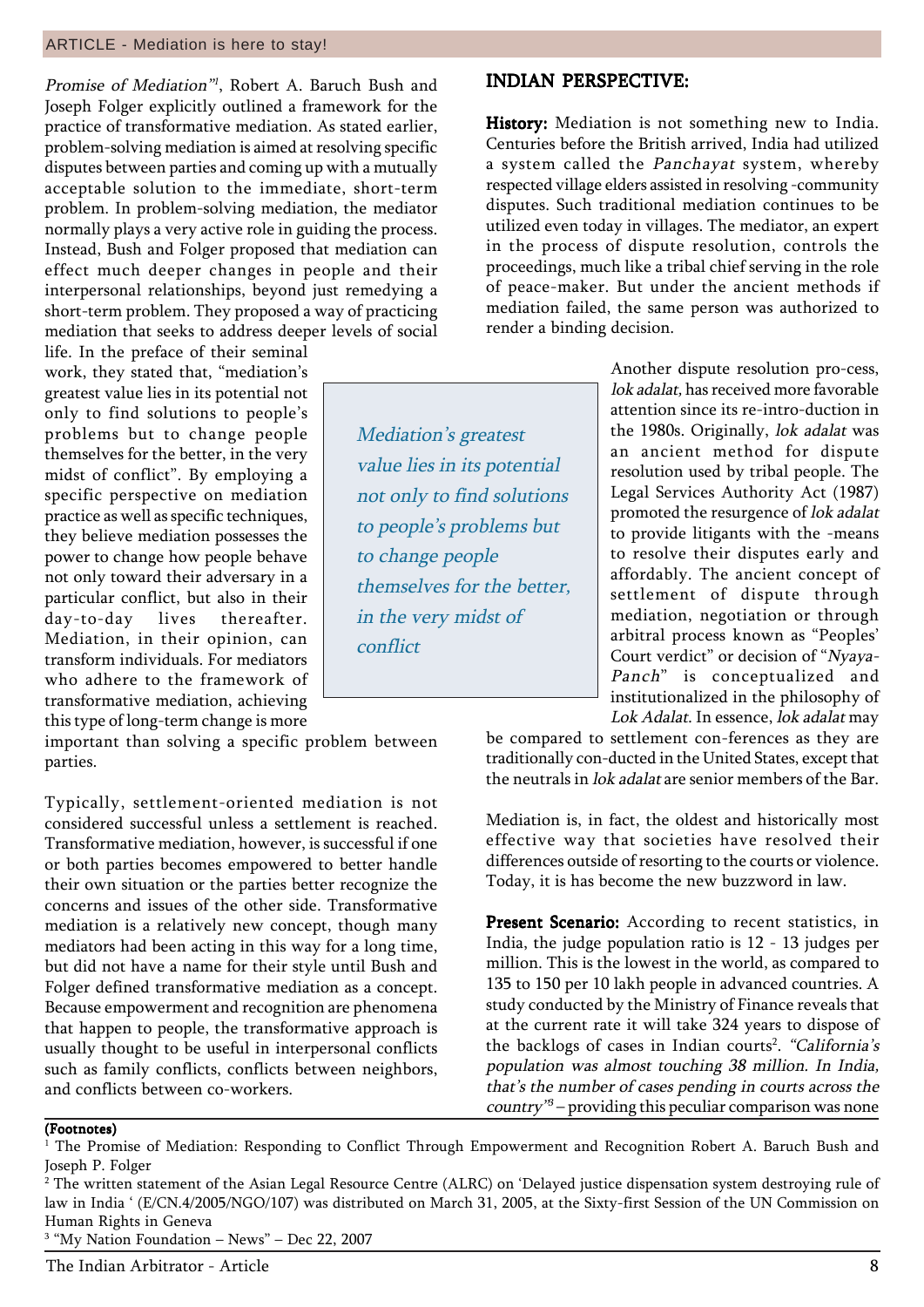other than the Chief Justice of India, Mr. Justice K G Balakrishnan.

The denial of justice through delay is the biggest mockery of law, but in India it is not limited to mere mockery; the delay in fact kills the entire justice dispensation system of the country. The legal system is simply not equipped to handle the number of cases filed. It is often said that litigation is an unwelcome houseguest that stays for years or decades together. This has led to instances of people settling scores on their own, resulting in a growing number of criminal syndicates and mob justice at least in some parts of the country reflecting the frustration of the people and loss of confidence in the rule of law.

A recent study also concluded that 70 percent of the "winners" in litigation were unhappy in the end. One can safely assume that close to 100 percent of the "losers" in litigation were also unhappy. To make rule of law a reality, the arrears will have to be reduced. Speedy justice is an assurance extended to a citizen under the right to life guaranteed by the Constitution.

The present India faces corruption, dowry death, rape, thugs and dacoit, thefts, unemployment problems like suicide, drugs which also leads to social insecurity and anarchy. As per National Crime Record Beaureu, New Delhi the total crime recorded in India in the year 2006 is 5102460 which forms 455.7 % of the total IPC crimes recorded. These figures can form only a part of the reported cases. In many places in India people are so uneducated that they are scared to call for legal aid and so many fades away as unreported deaths/crimes. This is almost 3-4 times higher than the rates of crimes in Foreign Nations. The Prison Statistics (2005) of the country shows alarming results of 358368 inmates against the capacity of 246497 in 1328 prisons. Whether it is due to the lack of proper legal system or social systems and customs prevailing, it is high time to find a solution for it.

#### ROLE OF MEDIATION:

The legal system rarely takes the psychological or emotional factors of either party into account. Litigation is said to be cold, hard, and uncaring. Both parties are instructed not to talk to each other and neither side gets to voice their concerns. Mediation uses the psychological power of empathy to create mutual understanding between parties to address concerns, promote emotional healing, and preserve ongoing relationships.

The role of mediation is not confined to bring in social harmony but also communal harmony. The development of a more proximate, indigenous mediation mechanism will help to prevent deeply rooted conflicts

from erupting into communal violence. Mediation seeks to handle such situations more effectively than the courts which end in a win for a section at the expense of the other section. However in the case of mediation, it is a win-win situation that is involved which benefits both sections. Here again, the aspect of peaceful and amicable settlement of disputes becomes the best way to tackle such sensitive and volatile issues affecting the people at large. Mediation also helps in restorative justice through its variety approaches and restoring the offender in community by giving correctional practice thereby giving everyone a second chance. Sometimes victims of crime need answers and apologies more than they need to know perpetrators are being punished; and sometimes offenders need to find out just who they've hurt to realize what they've done is wrong. There is no conflict without emotion. There can be no resolution of a conflict without addressing the underlying emotions that gave rise to it and sustained it.

Matrimonial disputes can shake the entire social fabric of existing families. They have such an effect upon the society and impact the whole society as such. Such matrimonial disputes arise mainly out if minor differences which seeks adjustment from husband and wife or even parents. These disputes when coming to the court will assume such dangerous proportions that leads to an adverse result. It is essential for the sustenance of a family which has been declared by many international conventions as the basic fabric of the society. It is here the role of mediation comes to the forefront. Through mediation such minor differences are solved amicably even before attaining dangerous proportions.

Through the confidential private meetings with the parties, the mediator is able to understand the needs of the party and the mediator assists the parties to arrive at a "win-win" situation and thus not only resolves the problem but also strengthen the relationship among them. This avoids hostility within the community and improves harmony. A conflict free environment makes the community more focused, optimized and disciplined by setting up standards and values and principles. Mediation helps to maintain peace and solidarity among the members by facilitating settlements among conflicting parties.

#### COMMUNITY MEDIATION: COMMUNITY MEDIATION:

The roots of community mediation can be found in a community which is concerned to find better ways to resolve conflicts, and efforts to improve the system. It gives people in conflict an opportunity to take responsibility for the resolution of their dispute and control of the outcome.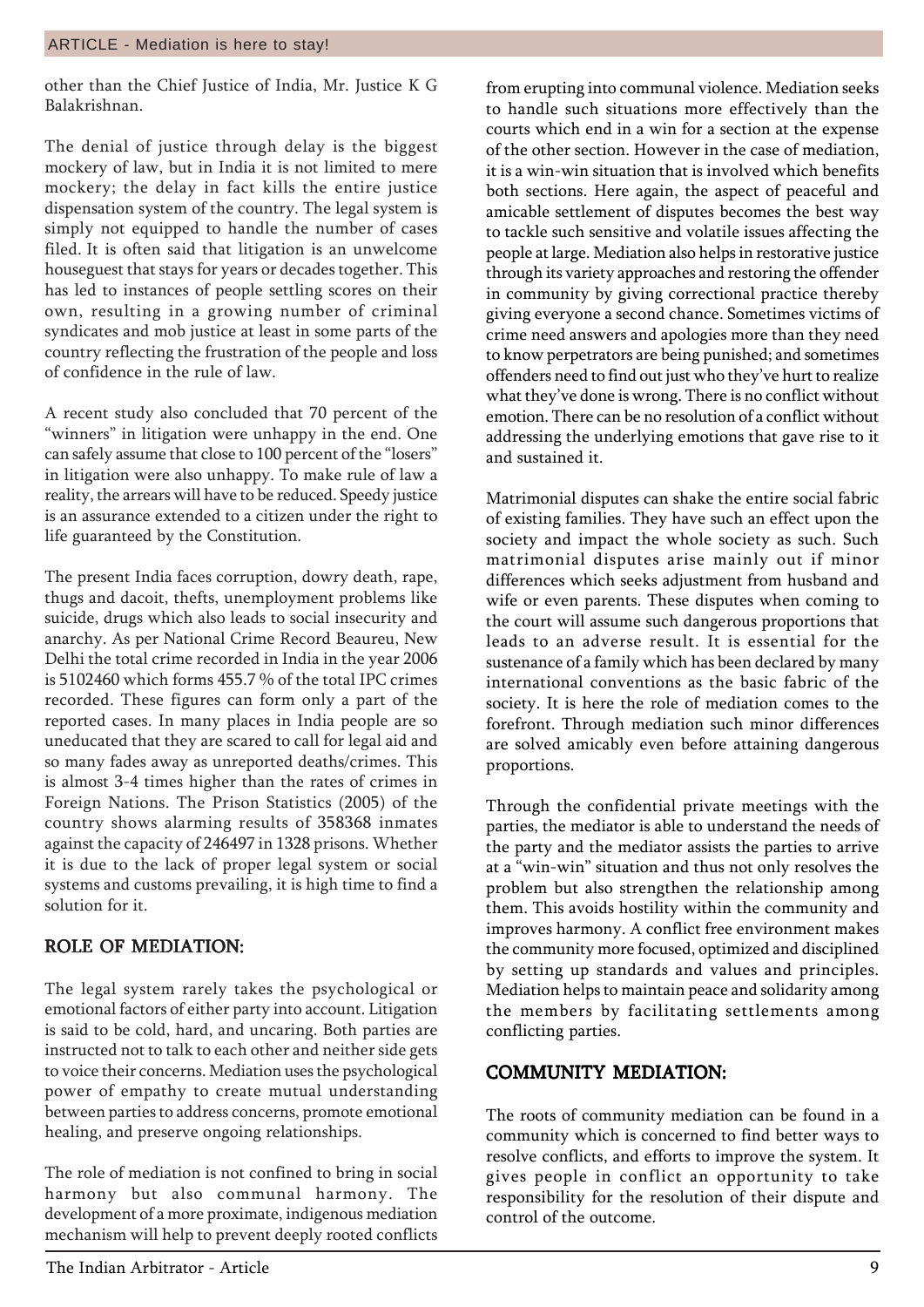But where do people go to get the problem resolved by mediation? The system has to be authentic, legally acceptable and the mediators should be trained and under ethical guidelines and review. Even though, presently there are court-annexed mediation centres, they cater the requirements of litigants, whose cases are pending before courts and referred to the centre. Where do people find good mediators, who can assist the parties to settle the issue before it aggravates to a litigation? Moreover the system should function as a vehicle to create harmony in the society and promote legal compliance in general.

Community Mediation service should not be too late or too remote from the community level to nip the budding emergence of conflicts. It is in this context that the Indian Institute of Arbitration & Mediation (IIAM) thought of the possibility of establishing Community Mediation Clinics as an inexpensive option. The motto is; "Resolving conflicts; promoting harmony".

IIAM Community Mediation Service will serve as a mechanism in bringing into the consciousness of the society the effectiveness of grassroots-level arrangements to bring forth harmony in community, providing a safe environment for people to air grievances to reach a peaceful resolution. Community mediation means neighbours helping neighbours to solve problems and resolve disputes.

Setting up of Community Mediation Clinics in all villages of each state with a view to mediate all disputes will bring about a profound change in the Indian Legal system. Conflict management programs with the formation of such centres will serve to defray tensions in societies and prevent them from erupting into violence. It is also a process that can mould a more peaceful society. Community Mediation Clinics enhances access by helping to bring justice to the society. It aims to prevent the underlying conflict (or the need to go to court) and advance compliance with the law in general. People would get a platform near home to settle their cases without the trappings of a court. It helps preserve relationships by avoiding the embarrassment of being hauled into court, and by giving people the opportunity to air concerns that a court would rightly ignore when evaluating a legal claim. Through a system that resolves disputes before it requires adjudication, it is hoped the legal system will be freed up to deal with more serious cases.

The Mediation Clinics would function with an efficient team of mediators who are selected from the local community itself. The people so selected would be given

an orientation program by IIAM, and a certificate of recognition would be issued. IIAM will also implement high standards of ethics as laid down by the International Mediation Institute (IMI), The Hague, Netherlands (which has endorsed the IIAM Community Mediation Service). The mediators so selected will be persons who will be having a good repute in the local area to whom people shall have faith because of his/her integrity and sense of fairness in public dealing; and shall include educated youth, ladies and elders. People having experience in dispute resolution and community interactions will be preferred. Peacekeeping is a profession and can be a vocation. It is a belief, a value and a way of life. We have many people in our community who believe in peace and practice peace making.

IIAM Community Mediation Service has the potential to shape powerful conflict transformation partnerships. Such approaches often have the power to heal even profound social wounds, so that the system can become a vehicle for creating a loving and caring world.

We are mindful that cultural "clicks" do not happen overnight. We must devise workable ways of implementing them and build broad public support for those changes. As Mahatma Gandhi has said, "There is not a single virtue which aims at, or is content with, the welfare of the individual alone. Conversely, there is not a single moral offence which does not, directly or indirectly, affect many others besides the actual offender. Hence, whether an individual is good or bad is not merely his own concern, but really the concern of the whole community, nay, of the whole world.<sup>34</sup>

While launching the IIAM Community Mediation Service, the Chief Justice of India, Hon'ble Mr. Justice K.G. Balakrishnan had hoped that Community Mediation Clinics could be established in at least 100 villages by 2010 and in every village by 2015. Such peace building processes could be greatly strengthened if organizations, people and society join together and cooperate. As a business opportunity and simultaneously to fulfill the Corporate Social Responsibility, we urge corporate houses, public spirited individuals, associations and clubs to join in implementing the IIAM Community Mediation Program, which has a clearly defined mission and a vision statement, combined with a sound implementation strategy and a plan of action firmly rooted in ground realities. We can join together for an enduring process of positive social transition. Partner with us to create a loving and caring world. For more details about the program visit, www.arbitrationindia.org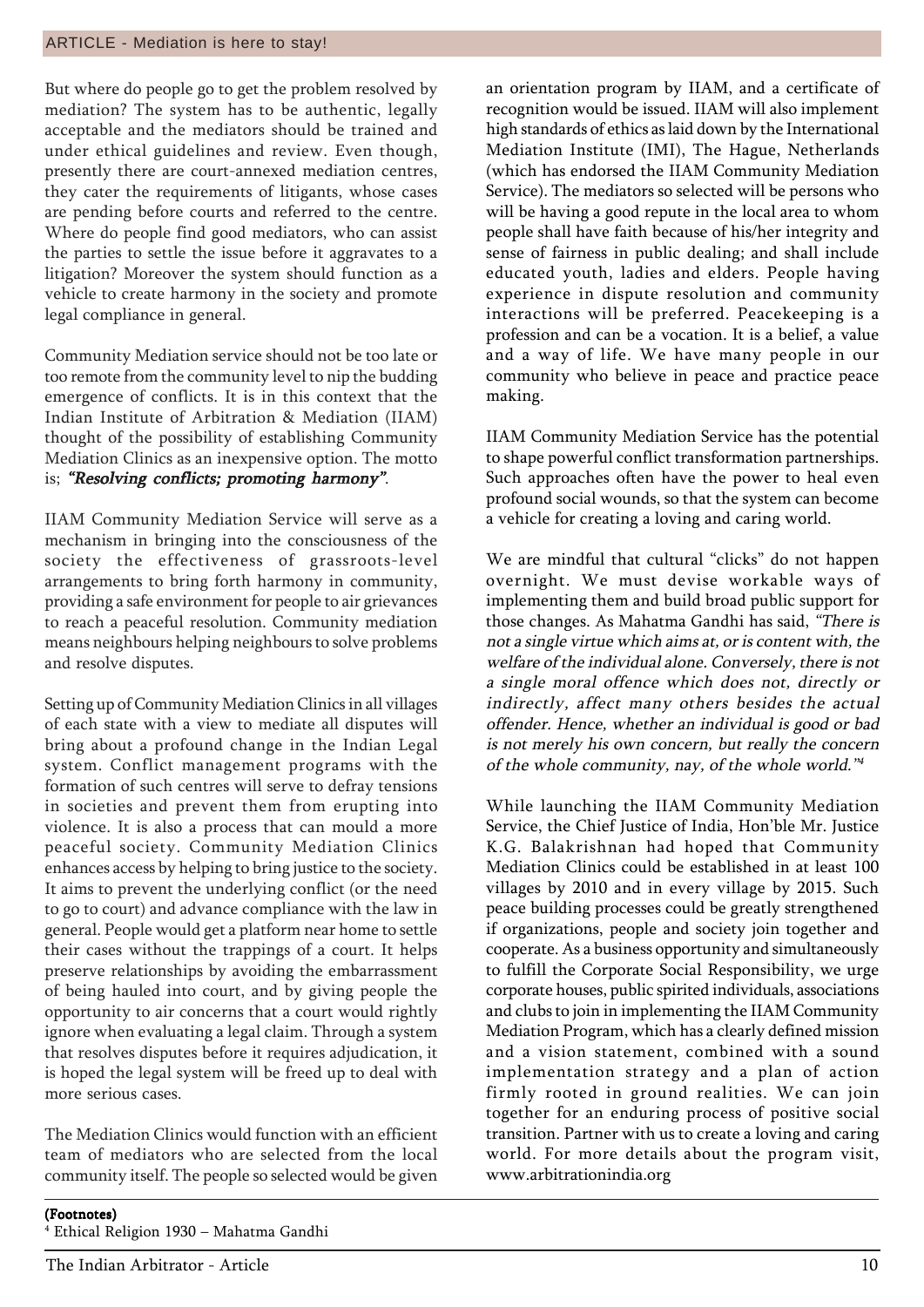#### CONCLUSION:

India has huge potential to become an economic superpower. Its population stands at over a billion, making it the second largest population in the world. The middle class alone is greater than the population of the United States or the European Union. India is also the fourth largest economy in the world and has the second largest GDP of developing countries. But in spite of all this, India has failed to live up to expectations, and foreign investment has not been as high as expected. No amount of prosperity or development is either possible or worthwhile, if it is not accompanied by social infrastructure, one of which is a good legal system and an efficient dispute redressal mechanism, which provide the citizenry the assurance that they live under the protection of an efficient legal regime.

The expectations of parties of legal services are changing. The new requirement is "resolution" and not "litigation". Mediation is now being projected as a truly global

profession. ADR is thought of as the alternative to going to court. Yet, a good case can be made that one or more of these so-called "alternatives", especially mediation, have become the commonly accepted way of resolving legal disputes and that going to court is now the true alternative. Inevitably, negotiation and mediation are becoming the most commonly accepted vehicles for the resolution of lawsuits in the United States and perhaps around the world.

So let us welcome the new world of dispute resolution and the new alternatives!

(Authot: Anil Xavier is a lawyer and an IMI Certified Mediator. He is a Member of the Independent Standards Commission of the International Mediation Institute at The Hague. He is also a Charter Member and currently the President of the Indian Institute of Arbitration & Mediation. Article first published in the "Indian Yearbook of International Law and Policy  $2010$ ")

#### Think  $\, \cdots \,$ **Mathematics!**

If: A B C D E F G H I J K L M N O P Q R S T U V W X Y Z Is represented as: 1 2 3 4 5 6 7 8 9 10 11 12 13 14 15 16 17 18 19 20 21 22 23 24 25 26.

Then: H-A-R-D-W-O- R- K  $8+1+18+4+23+ 15+18+11 = 98%$ 

And: K-N-O-W-L-E- D-G-E  $11+14+15+23+12+5+4+7+5 = 96%$ 

But: A-T-T-I-T-U- D-E  $1+20+20+9+20+21+4+5 = 100\%$ 

THEN, look how far the love of God will take you: L-O-V-E-O-F- G-O-D  $12+15+22+5+15+6+7+15+4 = 101\%$ 

Therefore, one can conclude with mathematical certainty that: While Hard Work and Knowledge will get you close, and Attitude will get you there, It's the Love of God that will put you over the top!

> Experience is a hard teacher, the lesson afterwards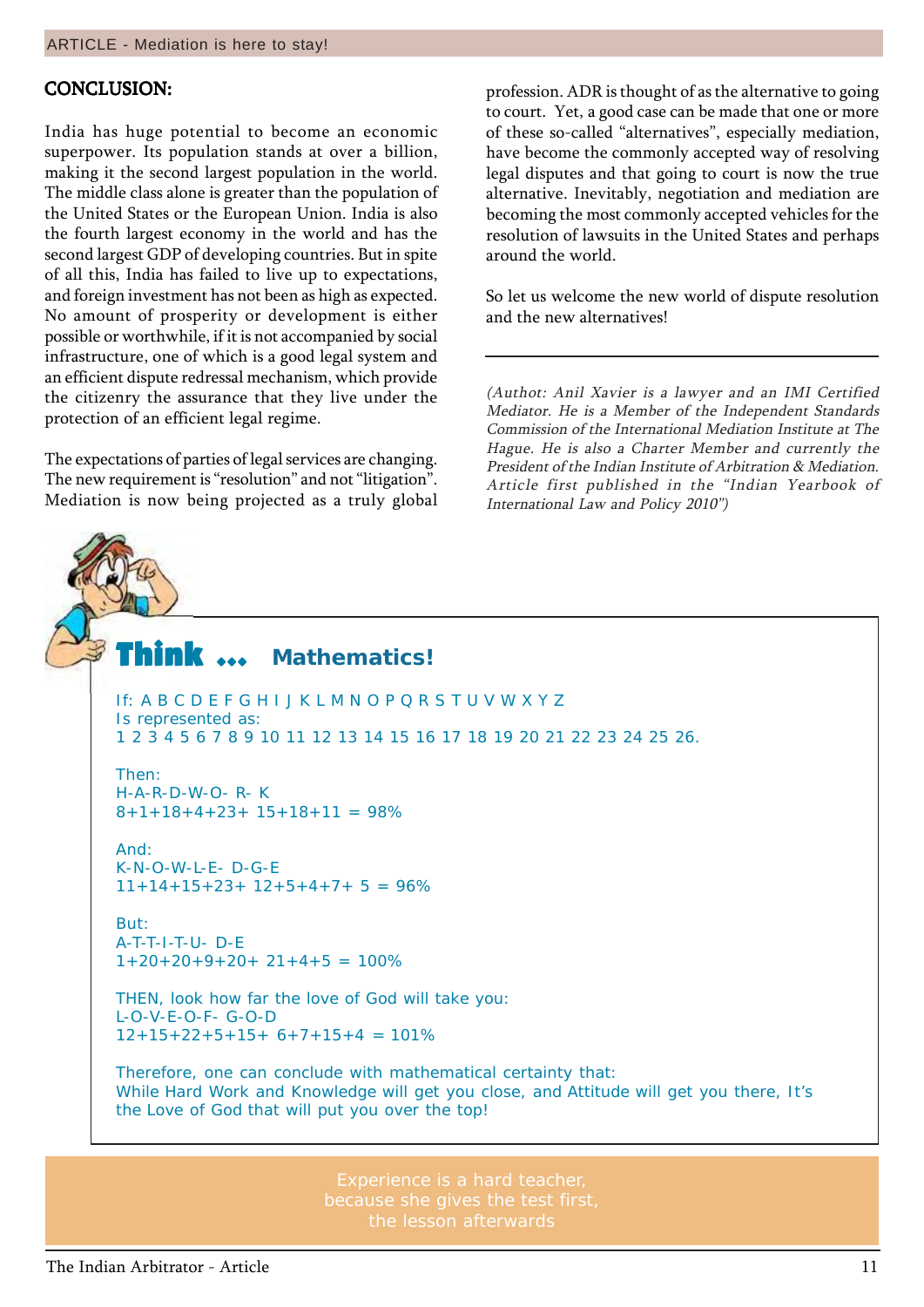# ews & Events



## Amendments to the Indian Arbitration Act

A Consultation Paper has been published by the Ministry of Law & Justice, Government of India. In the year 2001, the Law Commission of India undertook a comprehensive review of the working of the said Act and recommended many amendments to the Act in its  $176<sup>th</sup>$  Report submitted to the Government. The Government after considering the recommendations of the Report and after consulting the State Governments and certain institutions, decided to accept almost all the recommendations. Accordingly the Arbitration and Conciliation (Amendment) Bill 2003 was introduced in Rajya Sabha on 22<sup>nd</sup> December, 2003. The Bill was then referred to the Departmental Related Standing Committee on Personnel, Public Grievances, Law and Justice for examination and report. The Committee expressed the view that since many provisions of the Bill were contentious, the Bill may be withdrawn and a fresh legislation may be brought after considering the recommendations of the Committee. In view of the large number of amendments recommended by the Committee and because many provisions of the Bill were contentious, the said Bill was withdrawn from the Rajya Sabha.

Now certain changes are contemplated in the Arbitration & Conciliation Act, 1996, which could improve the purpose of arbitration, support the cause of institutional arbitration and minimize the interference of courts.

Comments are invited on aforementioned proposed amendments in the Arbitration & Conciliation Act, 1996. Any other suggestion regarding amendment in the said Act can be send to the ministry. You can also send us your comments, so that we can forward a compilation of comments to the proposed amendments. For details of proposed changes, see http://www.arbitrationindia.com/pdf/arbitration\_amendment\_2010.pdf

### Arbitration gains constitutional recognition in Kenya

The popularity and importance of arbitration as an alternative dispute resolution process has been recognized in Kenya by its inclusion in the harmonized draft Constitution. Article 197(2)(c) of the harmonized draft Constitution, which was recently passed in Parliament, provides that alternative forms of dispute resolution, including reconciliation, mediation and arbitration as well as traditional dispute resolution mechanisms, will be promoted. Use of these alternative processes will not contravene the Bill of Rights as provided under Chapter 6 of the harmonized draft Constitution.

The need for parties to resort to alternative means of settling disputes has become prominent due to considerations such as the cost of litigation, the length of time taken for disputes to be resolved through the conventional legal process, legal technicalities and procedures and the affordability of legal services.

### German Courts decide not to enforce foreign judgments confirming arbitral awards

The Federal Supreme Court ended the German practice of permitting claimants to seek the enforcement of foreign judgments confirming arbitral awards. Overturning a 25-year-old ruling, the court no longer offers claimants a choice between the enforcement of the original arbitral award and the recognition of its exequatur from jurisdictions following the procedural merger doctrine.